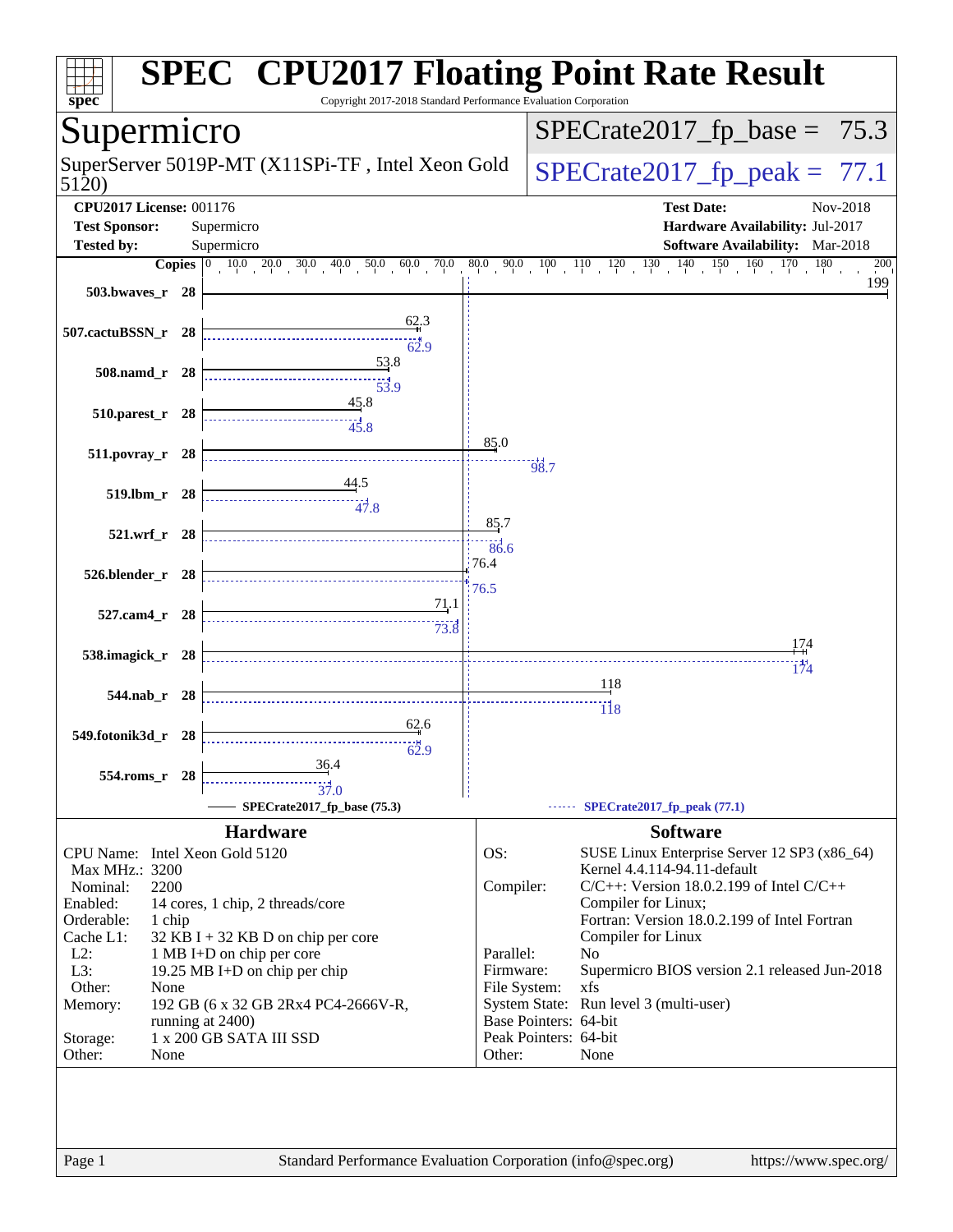

Copyright 2017-2018 Standard Performance Evaluation Corporation

### Supermicro

5120) SuperServer 5019P-MT (X11SPi-TF, Intel Xeon Gold  $\big|$  SPECrate 2017 fp peak = 77.1

 $SPECTate2017_fp\_base = 75.3$ 

**[CPU2017 License:](http://www.spec.org/auto/cpu2017/Docs/result-fields.html#CPU2017License)** 001176 **[Test Date:](http://www.spec.org/auto/cpu2017/Docs/result-fields.html#TestDate)** Nov-2018 **[Test Sponsor:](http://www.spec.org/auto/cpu2017/Docs/result-fields.html#TestSponsor)** Supermicro **[Hardware Availability:](http://www.spec.org/auto/cpu2017/Docs/result-fields.html#HardwareAvailability)** Jul-2017 **[Tested by:](http://www.spec.org/auto/cpu2017/Docs/result-fields.html#Testedby)** Supermicro **[Software Availability:](http://www.spec.org/auto/cpu2017/Docs/result-fields.html#SoftwareAvailability)** Mar-2018

#### **[Results Table](http://www.spec.org/auto/cpu2017/Docs/result-fields.html#ResultsTable)**

|                                | <b>Base</b>   |                |       |                | <b>Peak</b> |                |       |               |                |              |                |              |                |              |
|--------------------------------|---------------|----------------|-------|----------------|-------------|----------------|-------|---------------|----------------|--------------|----------------|--------------|----------------|--------------|
| <b>Benchmark</b>               | <b>Copies</b> | <b>Seconds</b> | Ratio | <b>Seconds</b> | Ratio       | <b>Seconds</b> | Ratio | <b>Copies</b> | <b>Seconds</b> | <b>Ratio</b> | <b>Seconds</b> | <b>Ratio</b> | <b>Seconds</b> | <b>Ratio</b> |
| 503.bwayes r                   | 28            | 1414           | 199   | 1414           | 199         | 1415           | 198   | 28            | 1414           | 199          | 1414           | <u> 199</u>  | 1415           | 198          |
| 507.cactuBSSN r                | 28            | 571            | 62.0  | 569            | 62.3        | 564            | 62.9  | 28            | 564            | 62.9         | 565            | 62.7         | 561            | 63.2         |
| $508$ .namd $r$                | 28            | 494            | 53.9  | 494            | 53.8        | 496            | 53.6  | 28            | 494            | 53.9         | 493            | 53.9         | 492            | 54.1         |
| $510.parest_r$                 | 28            | 1597           | 45.9  | 1600           | 45.8        | 1601           | 45.8  | 28            | 1604           | 45.7         | 1596           | 45.9         | 1598           | 45.8         |
| 511.povray_r                   | 28            | 772            | 84.7  | 769            | 85.0        | 769            | 85.0  | 28            | 662            | 98.7         | 662            | 98.8         | 674            | 97.0         |
| 519.1bm r                      | 28            | 666            | 44.3  | 663            | 44.5        | 663            | 44.5  | 28            | 618            | 47.8         | 619            | 47.7         | 618            | 47.8         |
| $521$ .wrf r                   | 28            | 732            | 85.7  | 732            | 85.7        | 732            | 85.7  | 28            | 724            | 86.6         | 724            | 86.6         | 725            | 86.5         |
| 526.blender r                  | 28            | 559            | 76.3  | 557            | 76.5        | 558            | 76.4  | 28            | 557            | 76.5         | 558            | 76.5         | 559            | 76.2         |
| 527.cam4 r                     | 28            | 691            | 70.8  | 689            | 71.1        | 688            | 71.1  | 28            | 664            | 73.7         | 663            | 73.9         | 664            | 73.8         |
| 538.imagick_r                  | 28            | 398            | 175   | 406            | 171         | 401            | 174   | 28            | 401            | 174          | 401            | 174          | 397            | 175          |
| $544$ .nab_r                   | 28            | 399            | 118   | 398            | 118         | 398            | 118   | 28            | 399            | 118          | 399            | <b>118</b>   | 398            | 118          |
| 549.fotonik3d_r                | 28            | 1744           | 62.6  | 1735           | 62.9        | 1747           | 62.4  | 28            | 1756           | 62.1         | 1733           | 63.0         | 1735           | 62.9         |
| 554.roms r                     | 28            | 1227           | 36.3  | 1222           | 36.4        | 1222           | 36.4  | 28            | 1204           | 36.9         | 1203           | 37.0         | 1203           | 37.0         |
| SPECrate2017_fp_base =<br>75.3 |               |                |       |                |             |                |       |               |                |              |                |              |                |              |

**[SPECrate2017\\_fp\\_peak =](http://www.spec.org/auto/cpu2017/Docs/result-fields.html#SPECrate2017fppeak) 77.1**

Results appear in the [order in which they were run.](http://www.spec.org/auto/cpu2017/Docs/result-fields.html#RunOrder) Bold underlined text [indicates a median measurement.](http://www.spec.org/auto/cpu2017/Docs/result-fields.html#Median)

#### **[Submit Notes](http://www.spec.org/auto/cpu2017/Docs/result-fields.html#SubmitNotes)**

 The taskset mechanism was used to bind copies to processors. The config file option 'submit' was used to generate taskset commands to bind each copy to a specific processor. For details, please see the config file.

#### **[Operating System Notes](http://www.spec.org/auto/cpu2017/Docs/result-fields.html#OperatingSystemNotes)**

Stack size set to unlimited using "ulimit -s unlimited"

#### **[General Notes](http://www.spec.org/auto/cpu2017/Docs/result-fields.html#GeneralNotes)**

Environment variables set by runcpu before the start of the run: LD\_LIBRARY\_PATH = "/home/cpu2017/lib/ia32:/home/cpu2017/lib/intel64:/home/cpu2017/je5.0.1-32:/home/cpu2017/je5.0.1-64"

 Binaries compiled on a system with 1x Intel Core i7-6700K CPU + 32GB RAM memory using Redhat Enterprise Linux 7.5 Transparent Huge Pages enabled by default Prior to runcpu invocation Filesystem page cache synced and cleared with: sync; echo 3> /proc/sys/vm/drop\_caches

 Yes: The test sponsor attests, as of date of publication, that CVE-2017-5754 (Meltdown) is mitigated in the system as tested and documented. Yes: The test sponsor attests, as of date of publication, that CVE-2017-5753 (Spectre variant 1)

**(Continued on next page)**

| Page 2 | Standard Performance Evaluation Corporation (info@spec.org) | https://www.spec.org/ |
|--------|-------------------------------------------------------------|-----------------------|
|        |                                                             |                       |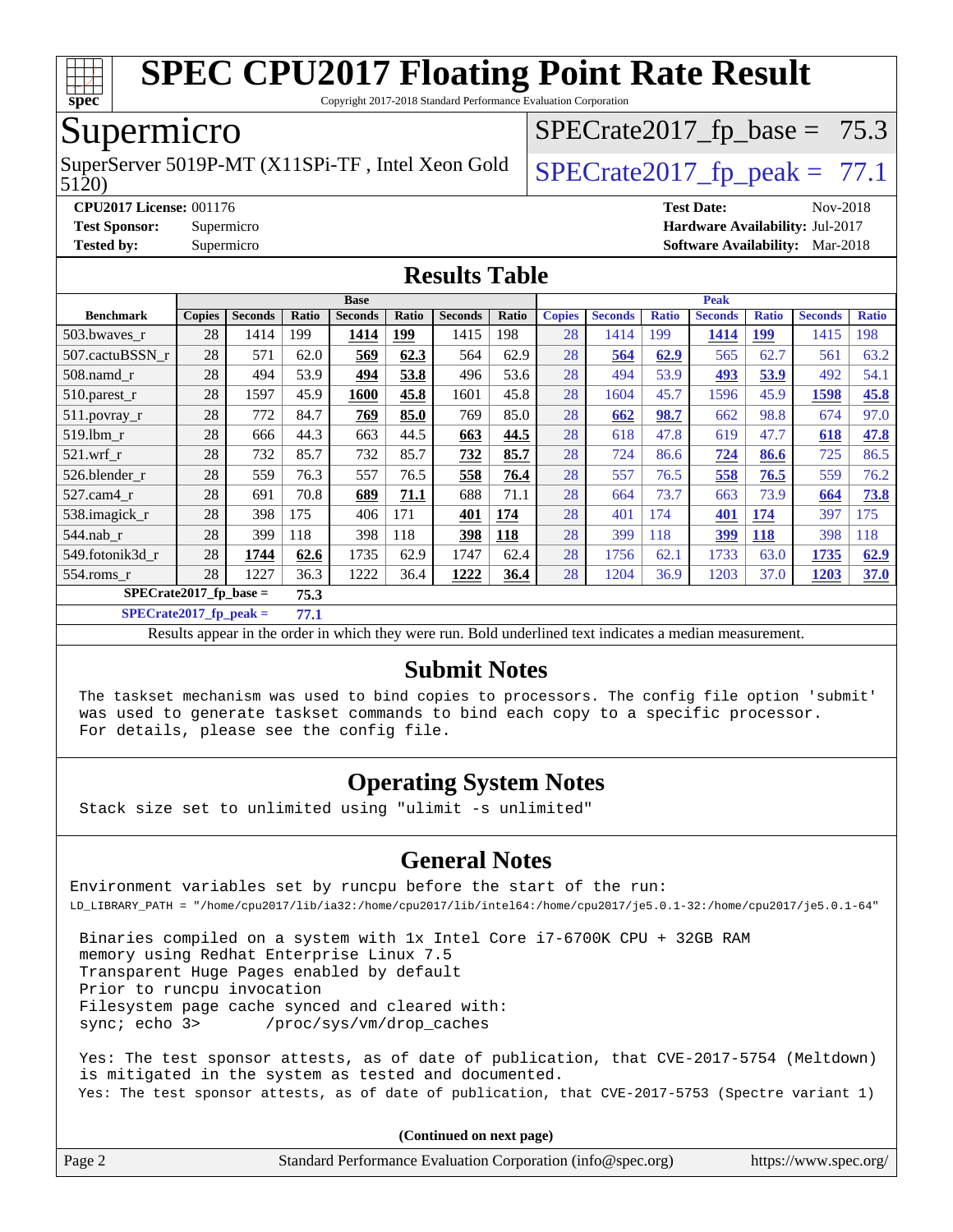

Copyright 2017-2018 Standard Performance Evaluation Corporation

#### Supermicro

5120) SuperServer 5019P-MT (X11SPi-TF, Intel Xeon Gold  $\big|$  SPECrate 2017 fp peak = 77.1

 $SPECTate2017_fp\_base = 75.3$ 

**[CPU2017 License:](http://www.spec.org/auto/cpu2017/Docs/result-fields.html#CPU2017License)** 001176 **[Test Date:](http://www.spec.org/auto/cpu2017/Docs/result-fields.html#TestDate)** Nov-2018 **[Test Sponsor:](http://www.spec.org/auto/cpu2017/Docs/result-fields.html#TestSponsor)** Supermicro **[Hardware Availability:](http://www.spec.org/auto/cpu2017/Docs/result-fields.html#HardwareAvailability)** Jul-2017 **[Tested by:](http://www.spec.org/auto/cpu2017/Docs/result-fields.html#Testedby)** Supermicro **[Software Availability:](http://www.spec.org/auto/cpu2017/Docs/result-fields.html#SoftwareAvailability)** Mar-2018

#### **[General Notes \(Continued\)](http://www.spec.org/auto/cpu2017/Docs/result-fields.html#GeneralNotes)**

 is mitigated in the system as tested and documented. Yes: The test sponsor attests, as of date of publication, that CVE-2017-5715 (Spectre variant 2) is mitigated in the system as tested and documented. jemalloc, a general purpose malloc implementation built with the RedHat Enterprise 7.5, and the system compiler gcc 4.8.5 sources available from jemalloc.net or <https://github.com/jemalloc/jemalloc/releases>

#### **[Platform Notes](http://www.spec.org/auto/cpu2017/Docs/result-fields.html#PlatformNotes)**

Page 3 Standard Performance Evaluation Corporation [\(info@spec.org\)](mailto:info@spec.org) <https://www.spec.org/> BIOS Settings: LLC prefetch = Enable Power Technology = Custom Power Performance Tuning = BIOS Controls EPB ENERGY\_PERF\_BIAS\_CFG mode = Maximum Performance Hardware P-state = Out of Band Mode LLC dead line alloc = Disable Patrol Scrub = Disable Sysinfo program /home/cpu2017/bin/sysinfo Rev: r5974 of 2018-05-19 9bcde8f2999c33d61f64985e45859ea9 running on linux-cyyj Thu Nov 15 01:24:26 2018 SUT (System Under Test) info as seen by some common utilities. For more information on this section, see <https://www.spec.org/cpu2017/Docs/config.html#sysinfo> From /proc/cpuinfo model name : Intel(R) Xeon(R) Gold 5120 CPU @ 2.20GHz 1 "physical id"s (chips) 28 "processors" cores, siblings (Caution: counting these is hw and system dependent. The following excerpts from /proc/cpuinfo might not be reliable. Use with caution.) cpu cores : 14 siblings : 28 physical 0: cores 0 1 2 3 4 5 6 8 9 10 11 12 13 14 From lscpu: Architecture: x86\_64 CPU op-mode(s): 32-bit, 64-bit Byte Order: Little Endian  $CPU(s):$  28 On-line CPU(s) list: 0-27 Thread(s) per core: 2 Core(s) per socket: 14 Socket(s): 1 NUMA node(s): 1 Vendor ID: GenuineIntel **(Continued on next page)**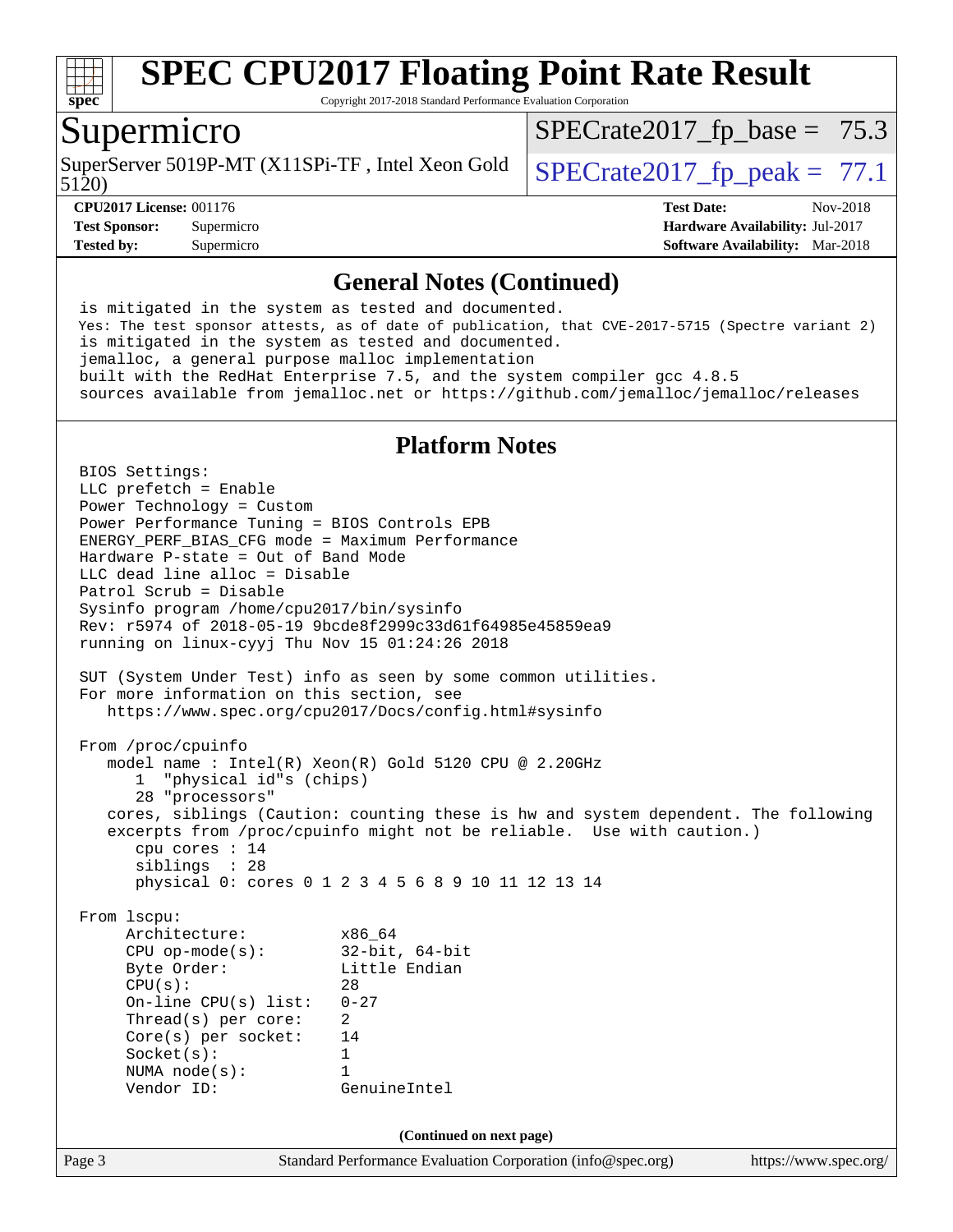

Copyright 2017-2018 Standard Performance Evaluation Corporation

## Supermicro

5120) SuperServer 5019P-MT (X11SPi-TF, Intel Xeon Gold  $\big|$  SPECrate 2017 fp peak = 77.1

 $SPECrate2017_fp\_base = 75.3$ 

**[Tested by:](http://www.spec.org/auto/cpu2017/Docs/result-fields.html#Testedby)** Supermicro **[Software Availability:](http://www.spec.org/auto/cpu2017/Docs/result-fields.html#SoftwareAvailability)** Mar-2018

**[CPU2017 License:](http://www.spec.org/auto/cpu2017/Docs/result-fields.html#CPU2017License)** 001176 **[Test Date:](http://www.spec.org/auto/cpu2017/Docs/result-fields.html#TestDate)** Nov-2018 **[Test Sponsor:](http://www.spec.org/auto/cpu2017/Docs/result-fields.html#TestSponsor)** Supermicro **[Hardware Availability:](http://www.spec.org/auto/cpu2017/Docs/result-fields.html#HardwareAvailability)** Jul-2017

#### **[Platform Notes \(Continued\)](http://www.spec.org/auto/cpu2017/Docs/result-fields.html#PlatformNotes)**

| 1 iailymin 1 voics (Communicu)                      |                                                                                        |  |  |  |  |  |
|-----------------------------------------------------|----------------------------------------------------------------------------------------|--|--|--|--|--|
| CPU family:                                         | 6                                                                                      |  |  |  |  |  |
| Model:                                              | 85                                                                                     |  |  |  |  |  |
| Model name:                                         | $Intel(R)$ Xeon $(R)$ Gold 5120 CPU @ 2.20GHz                                          |  |  |  |  |  |
| Stepping:                                           | 4                                                                                      |  |  |  |  |  |
| CPU MHz:                                            | 2199.998                                                                               |  |  |  |  |  |
| BogoMIPS:<br>Virtualization:                        | 4399.99                                                                                |  |  |  |  |  |
| L1d cache:                                          | $VT - x$<br>32K                                                                        |  |  |  |  |  |
| Lli cache:                                          | 32K                                                                                    |  |  |  |  |  |
| $L2$ cache:                                         | 1024K                                                                                  |  |  |  |  |  |
| L3 cache:                                           | 19712K                                                                                 |  |  |  |  |  |
| NUMA node0 CPU(s):                                  | $0 - 27$                                                                               |  |  |  |  |  |
| Flagg:                                              | fpu vme de pse tsc msr pae mce cx8 apic sep mtrr pge mca cmov                          |  |  |  |  |  |
|                                                     | pat pse36 clflush dts acpi mmx fxsr sse sse2 ss ht tm pbe syscall nx pdpelgb rdtscp    |  |  |  |  |  |
|                                                     | lm constant_tsc art arch_perfmon pebs bts rep_good nopl xtopology nonstop_tsc          |  |  |  |  |  |
|                                                     | aperfmperf eagerfpu pni pclmulqdq dtes64 monitor ds_cpl vmx smx est tm2 ssse3 sdbg     |  |  |  |  |  |
|                                                     | fma cx16 xtpr pdcm pcid dca sse4_1 sse4_2 x2apic movbe popcnt tsc_deadline_timer aes   |  |  |  |  |  |
|                                                     | xsave avx f16c rdrand lahf_lm abm 3dnowprefetch ida arat epb invpcid_single pln pts    |  |  |  |  |  |
|                                                     | dtherm hwp_epp intel_pt rsb_ctxsw spec_ctrl retpoline kaiser tpr_shadow vnmi           |  |  |  |  |  |
|                                                     | flexpriority ept vpid fsgsbase tsc_adjust bmil hle avx2 smep bmi2 erms invpcid rtm     |  |  |  |  |  |
|                                                     | cqm mpx avx512f avx512dq rdseed adx smap clflushopt clwb avx512cd avx512bw avx512vl    |  |  |  |  |  |
|                                                     | xsaveopt xsavec xgetbvl cqm_llc cqm_occup_llc pku ospke                                |  |  |  |  |  |
|                                                     |                                                                                        |  |  |  |  |  |
| /proc/cpuinfo cache data<br>cache size $: 19712$ KB |                                                                                        |  |  |  |  |  |
|                                                     |                                                                                        |  |  |  |  |  |
|                                                     | From numactl --hardware WARNING: a numactl 'node' might or might not correspond to a   |  |  |  |  |  |
| physical chip.                                      |                                                                                        |  |  |  |  |  |
| available: 1 nodes (0)                              |                                                                                        |  |  |  |  |  |
|                                                     | node 0 cpus: 0 1 2 3 4 5 6 7 8 9 10 11 12 13 14 15 16 17 18 19 20 21 22 23 24 25 26 27 |  |  |  |  |  |
| node 0 size: 192077 MB                              |                                                                                        |  |  |  |  |  |
| node 0 free: 174542 MB                              |                                                                                        |  |  |  |  |  |
| node distances:                                     |                                                                                        |  |  |  |  |  |
| node 0                                              |                                                                                        |  |  |  |  |  |
| 0: 10                                               |                                                                                        |  |  |  |  |  |
|                                                     |                                                                                        |  |  |  |  |  |
| From /proc/meminfo                                  |                                                                                        |  |  |  |  |  |
| MemTotal:<br>196686948 kB                           |                                                                                        |  |  |  |  |  |
| HugePages_Total:<br>0                               |                                                                                        |  |  |  |  |  |
| Hugepagesize:<br>2048 kB                            |                                                                                        |  |  |  |  |  |
| From /etc/*release* /etc/*version*                  |                                                                                        |  |  |  |  |  |
| $S$ uSE-release:                                    |                                                                                        |  |  |  |  |  |
| SUSE Linux Enterprise Server 12 (x86_64)            |                                                                                        |  |  |  |  |  |
| $VERSION = 12$                                      |                                                                                        |  |  |  |  |  |
| PATCHLEVEL = 3                                      |                                                                                        |  |  |  |  |  |
|                                                     | # This file is deprecated and will be removed in a future service pack or release.     |  |  |  |  |  |
|                                                     |                                                                                        |  |  |  |  |  |
| (Continued on next page)                            |                                                                                        |  |  |  |  |  |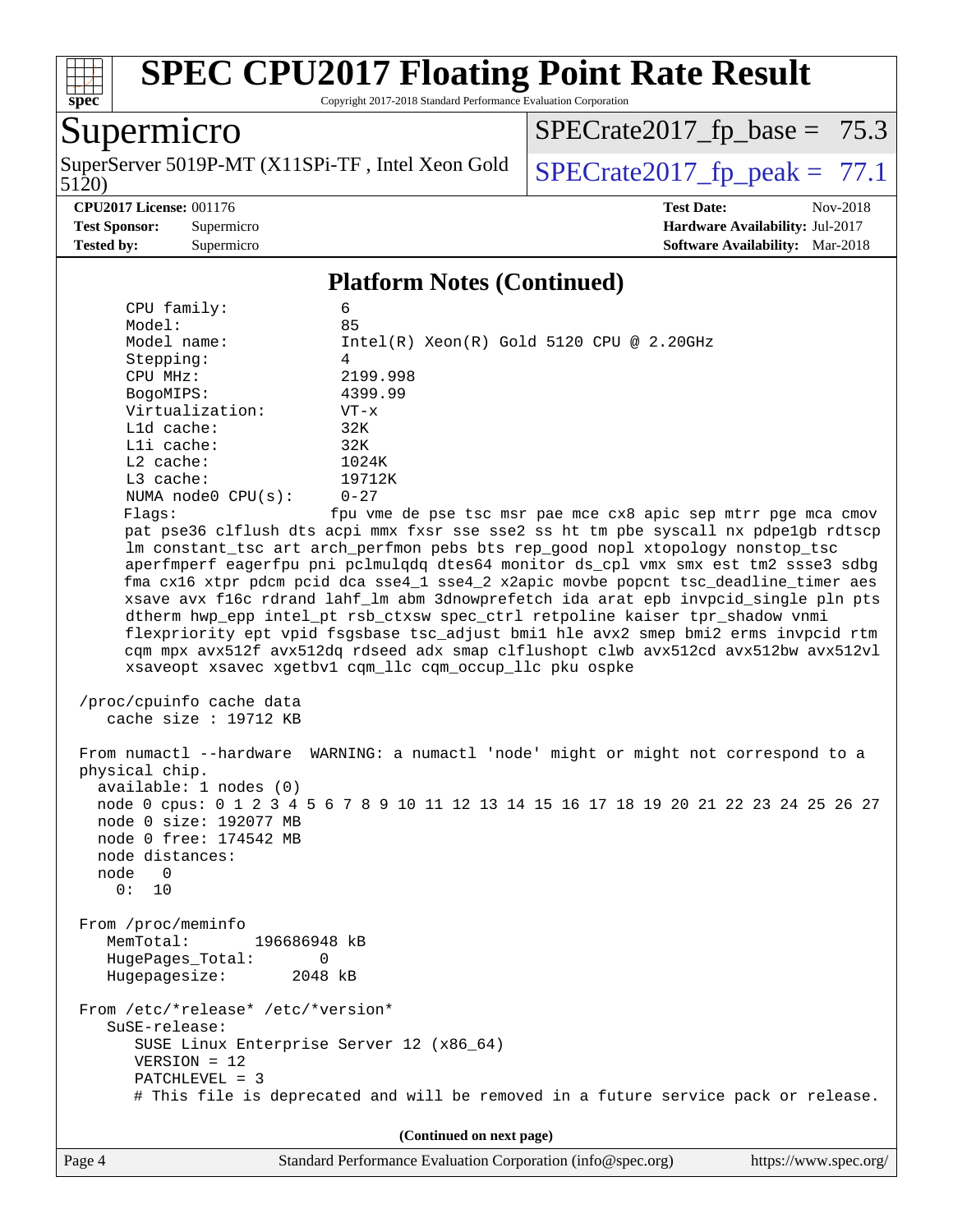

Copyright 2017-2018 Standard Performance Evaluation Corporation

#### Supermicro

5120) SuperServer 5019P-MT (X11SPi-TF, Intel Xeon Gold  $\big|$  SPECrate 2017 fp peak = 77.1

 $SPECTate2017_fp\_base = 75.3$ 

**[CPU2017 License:](http://www.spec.org/auto/cpu2017/Docs/result-fields.html#CPU2017License)** 001176 **[Test Date:](http://www.spec.org/auto/cpu2017/Docs/result-fields.html#TestDate)** Nov-2018 **[Test Sponsor:](http://www.spec.org/auto/cpu2017/Docs/result-fields.html#TestSponsor)** Supermicro **[Hardware Availability:](http://www.spec.org/auto/cpu2017/Docs/result-fields.html#HardwareAvailability)** Jul-2017 **[Tested by:](http://www.spec.org/auto/cpu2017/Docs/result-fields.html#Testedby)** Supermicro **[Software Availability:](http://www.spec.org/auto/cpu2017/Docs/result-fields.html#SoftwareAvailability)** Mar-2018

#### **[Platform Notes \(Continued\)](http://www.spec.org/auto/cpu2017/Docs/result-fields.html#PlatformNotes)**

```
 # Please check /etc/os-release for details about this release.
    os-release:
       NAME="SLES"
       VERSION="12-SP3"
       VERSION_ID="12.3"
       PRETTY_NAME="SUSE Linux Enterprise Server 12 SP3"
       ID="sles"
       ANSI_COLOR="0;32"
       CPE_NAME="cpe:/o:suse:sles:12:sp3"
  uname -a:
    Linux linux-cyyj 4.4.114-94.11-default #1 SMP Thu Feb 1 19:28:26 UTC 2018 (4309ff9)
    x86_64 x86_64 x86_64 GNU/Linux
 Kernel self-reported vulnerability status:
 CVE-2017-5754 (Meltdown): Mitigation: PTI
 CVE-2017-5753 (Spectre variant 1): Mitigation: Barriers
 CVE-2017-5715 (Spectre variant 2): Mitigation: IBRS+IBPB
 run-level 3 Nov 14 14:29
  SPEC is set to: /home/cpu2017
    Filesystem Type Size Used Avail Use% Mounted on
    /dev/sda3 xfs 145G 39G 106G 27% /home
 Additional information from dmidecode follows. WARNING: Use caution when you interpret
 this section. The 'dmidecode' program reads system data which is "intended to allow
 hardware to be accurately determined", but the intent may not be met, as there are
 frequent changes to hardware, firmware, and the "DMTF SMBIOS" standard.
   BIOS American Megatrends Inc. 2.1 06/14/2018
   Memory:
    2x NO DIMM NO DIMM
    6x Samsung M393A4K40BB2-CTD 32 GB 2 rank 2666, configured at 2400
  (End of data from sysinfo program)
                              Compiler Version Notes
==============================================================================
 CC 519.lbm_r(base) 538.imagick_r(base, peak) 544.nab_r(base, peak) 
------------------------------------------------------------------------------
icc (ICC) 18.0.2 20180210
Copyright (C) 1985-2018 Intel Corporation. All rights reserved.
------------------------------------------------------------------------------
```
**(Continued on next page)**

Page 5 Standard Performance Evaluation Corporation [\(info@spec.org\)](mailto:info@spec.org) <https://www.spec.org/>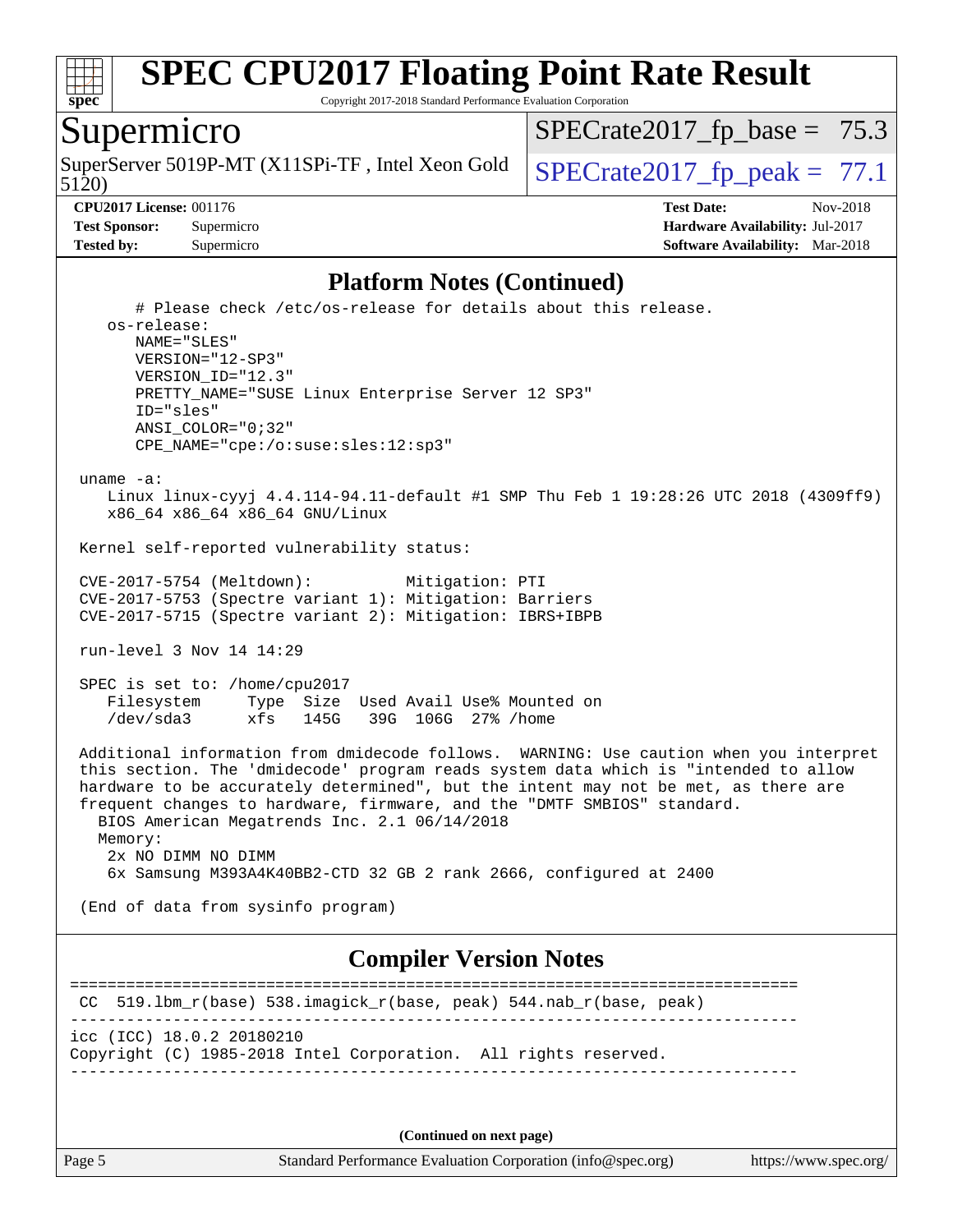

Copyright 2017-2018 Standard Performance Evaluation Corporation

## Supermicro

5120) SuperServer 5019P-MT (X11SPi-TF, Intel Xeon Gold  $\big|$  [SPECrate2017\\_fp\\_peak =](http://www.spec.org/auto/cpu2017/Docs/result-fields.html#SPECrate2017fppeak) 77.1

 $SPECrate2017_fp\_base = 75.3$ 

**[CPU2017 License:](http://www.spec.org/auto/cpu2017/Docs/result-fields.html#CPU2017License)** 001176 **[Test Date:](http://www.spec.org/auto/cpu2017/Docs/result-fields.html#TestDate)** Nov-2018 **[Test Sponsor:](http://www.spec.org/auto/cpu2017/Docs/result-fields.html#TestSponsor)** Supermicro **[Hardware Availability:](http://www.spec.org/auto/cpu2017/Docs/result-fields.html#HardwareAvailability)** Jul-2017 **[Tested by:](http://www.spec.org/auto/cpu2017/Docs/result-fields.html#Testedby)** Supermicro **[Software Availability:](http://www.spec.org/auto/cpu2017/Docs/result-fields.html#SoftwareAvailability)** Mar-2018

#### **[Compiler Version Notes \(Continued\)](http://www.spec.org/auto/cpu2017/Docs/result-fields.html#CompilerVersionNotes)**

| $519.1bm_r(peak)$<br>CC.                                                                                                   |  |  |  |  |  |  |
|----------------------------------------------------------------------------------------------------------------------------|--|--|--|--|--|--|
| icc (ICC) 18.0.2 20180210<br>Copyright (C) 1985-2018 Intel Corporation. All rights reserved.                               |  |  |  |  |  |  |
| CXXC 508.namd_r(base) 510.parest_r(base, peak)                                                                             |  |  |  |  |  |  |
| icpc (ICC) 18.0.2 20180210<br>Copyright (C) 1985-2018 Intel Corporation. All rights reserved.                              |  |  |  |  |  |  |
| $CXXC 508.namd_r (peak)$                                                                                                   |  |  |  |  |  |  |
| icpc (ICC) 18.0.2 20180210<br>Copyright (C) 1985-2018 Intel Corporation. All rights reserved.                              |  |  |  |  |  |  |
| 511.povray_r(base) 526.blender_r(base, peak)<br>CC.                                                                        |  |  |  |  |  |  |
| icpc (ICC) 18.0.2 20180210<br>Copyright (C) 1985-2018 Intel Corporation. All rights reserved.<br>icc (ICC) 18.0.2 20180210 |  |  |  |  |  |  |
| Copyright (C) 1985-2018 Intel Corporation. All rights reserved.                                                            |  |  |  |  |  |  |
| $511. povray_r (peak)$<br>CC                                                                                               |  |  |  |  |  |  |
| icpc (ICC) 18.0.2 20180210<br>Copyright (C) 1985-2018 Intel Corporation. All rights reserved.<br>icc (ICC) 18.0.2 20180210 |  |  |  |  |  |  |
| Copyright (C) 1985-2018 Intel Corporation. All rights reserved.                                                            |  |  |  |  |  |  |
| FC 507.cactuBSSN_r(base, peak)                                                                                             |  |  |  |  |  |  |
| icpc (ICC) 18.0.2 20180210<br>Copyright (C) 1985-2018 Intel Corporation. All rights reserved.<br>icc (ICC) 18.0.2 20180210 |  |  |  |  |  |  |
| Copyright (C) 1985-2018 Intel Corporation. All rights reserved.<br>ifort (IFORT) 18.0.2 20180210                           |  |  |  |  |  |  |
| (Continued on next page)                                                                                                   |  |  |  |  |  |  |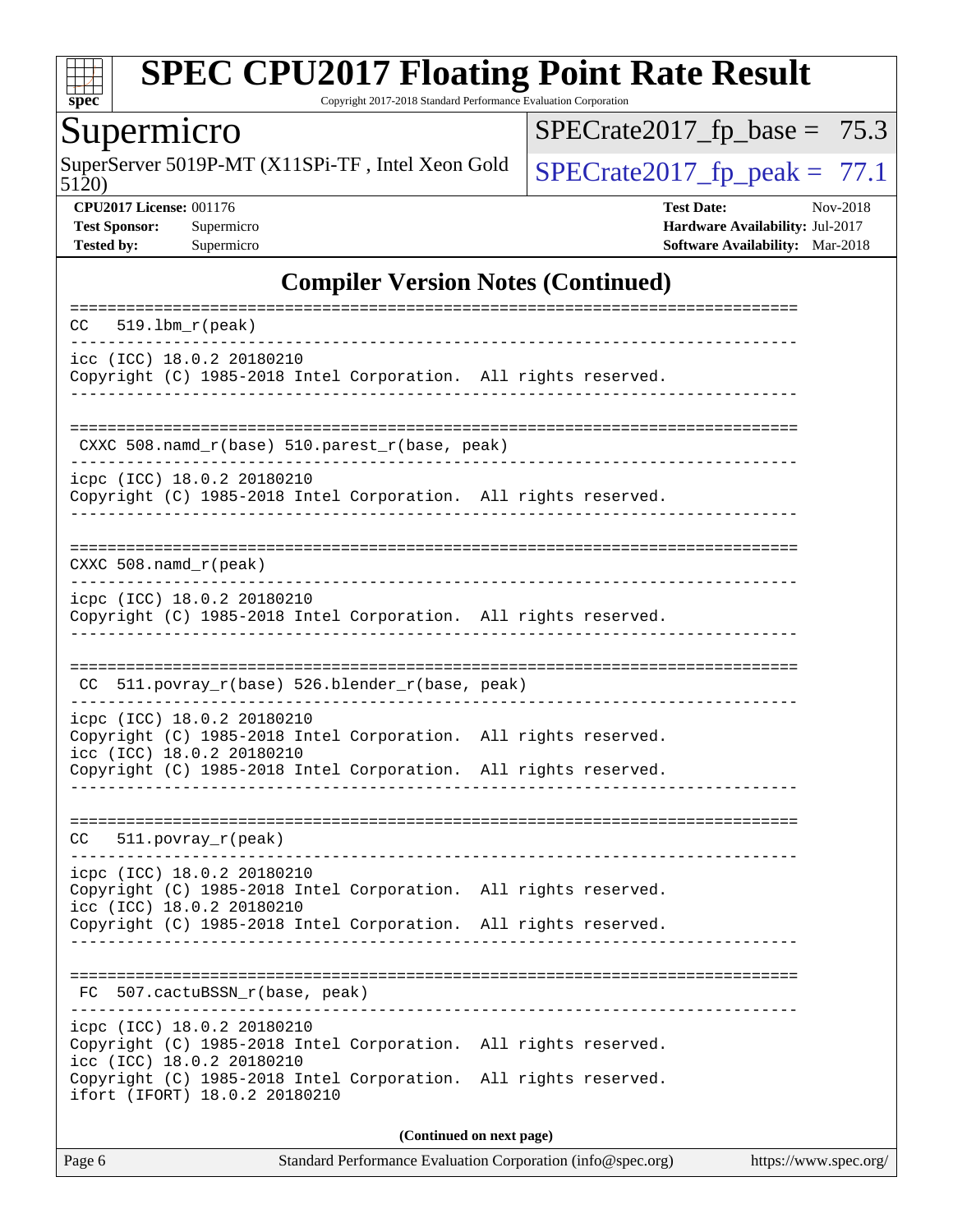

Copyright 2017-2018 Standard Performance Evaluation Corporation

## Supermicro

5120) SuperServer 5019P-MT (X11SPi-TF, Intel Xeon Gold  $\big|$  SPECrate 2017 fp peak = 77.1

 $SPECrate2017_fp\_base = 75.3$ 

**[CPU2017 License:](http://www.spec.org/auto/cpu2017/Docs/result-fields.html#CPU2017License)** 001176 **[Test Date:](http://www.spec.org/auto/cpu2017/Docs/result-fields.html#TestDate)** Nov-2018 **[Test Sponsor:](http://www.spec.org/auto/cpu2017/Docs/result-fields.html#TestSponsor)** Supermicro **[Hardware Availability:](http://www.spec.org/auto/cpu2017/Docs/result-fields.html#HardwareAvailability)** Jul-2017 **[Tested by:](http://www.spec.org/auto/cpu2017/Docs/result-fields.html#Testedby)** Supermicro **[Software Availability:](http://www.spec.org/auto/cpu2017/Docs/result-fields.html#SoftwareAvailability)** Mar-2018

#### **[Compiler Version Notes \(Continued\)](http://www.spec.org/auto/cpu2017/Docs/result-fields.html#CompilerVersionNotes)**

| Copyright (C) 1985-2018 Intel Corporation. All rights reserved.                                                               |
|-------------------------------------------------------------------------------------------------------------------------------|
|                                                                                                                               |
| 503.bwaves $r(base, peak)$ 549.fotonik3d $r(base, peak)$ 554.roms $r(base)$<br>FC                                             |
| ifort (IFORT) 18.0.2 20180210<br>Copyright (C) 1985-2018 Intel Corporation. All rights reserved.                              |
| 554.roms r(peak)<br>FC .                                                                                                      |
| ifort (IFORT) 18.0.2 20180210<br>Copyright (C) 1985-2018 Intel Corporation. All rights reserved.                              |
| $CC$ 521.wrf $r(base)$ 527.cam4 $r(base)$                                                                                     |
| ifort (IFORT) 18.0.2 20180210<br>Copyright (C) 1985-2018 Intel Corporation. All rights reserved.<br>icc (ICC) 18.0.2 20180210 |
| Copyright (C) 1985-2018 Intel Corporation. All rights reserved.                                                               |
| $CC = 521$ .wrf $r(\text{peak})$ 527.cam4 $r(\text{peak})$                                                                    |
| ifort (IFORT) 18.0.2 20180210<br>Copyright (C) 1985-2018 Intel Corporation. All rights reserved.<br>icc (ICC) 18.0.2 20180210 |
| Copyright (C) 1985-2018 Intel Corporation. All rights reserved.                                                               |

#### **[Base Compiler Invocation](http://www.spec.org/auto/cpu2017/Docs/result-fields.html#BaseCompilerInvocation)**

[C benchmarks](http://www.spec.org/auto/cpu2017/Docs/result-fields.html#Cbenchmarks):

[icc -m64 -std=c11](http://www.spec.org/cpu2017/results/res2018q4/cpu2017-20181127-09949.flags.html#user_CCbase_intel_icc_64bit_c11_33ee0cdaae7deeeab2a9725423ba97205ce30f63b9926c2519791662299b76a0318f32ddfffdc46587804de3178b4f9328c46fa7c2b0cd779d7a61945c91cd35)

[C++ benchmarks:](http://www.spec.org/auto/cpu2017/Docs/result-fields.html#CXXbenchmarks) [icpc -m64](http://www.spec.org/cpu2017/results/res2018q4/cpu2017-20181127-09949.flags.html#user_CXXbase_intel_icpc_64bit_4ecb2543ae3f1412ef961e0650ca070fec7b7afdcd6ed48761b84423119d1bf6bdf5cad15b44d48e7256388bc77273b966e5eb805aefd121eb22e9299b2ec9d9)

[Fortran benchmarks](http://www.spec.org/auto/cpu2017/Docs/result-fields.html#Fortranbenchmarks): [ifort -m64](http://www.spec.org/cpu2017/results/res2018q4/cpu2017-20181127-09949.flags.html#user_FCbase_intel_ifort_64bit_24f2bb282fbaeffd6157abe4f878425411749daecae9a33200eee2bee2fe76f3b89351d69a8130dd5949958ce389cf37ff59a95e7a40d588e8d3a57e0c3fd751)

**(Continued on next page)**

Page 7 Standard Performance Evaluation Corporation [\(info@spec.org\)](mailto:info@spec.org) <https://www.spec.org/>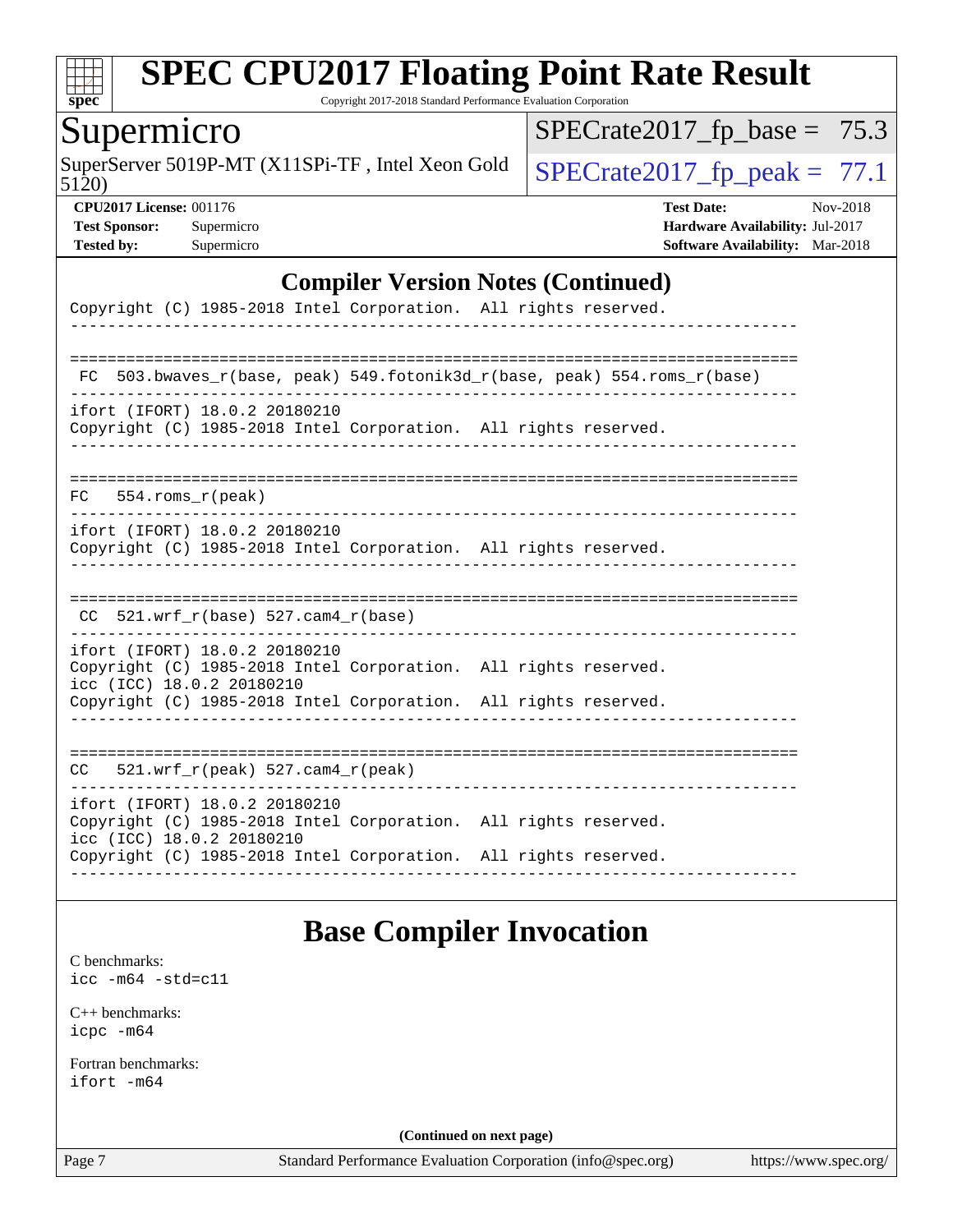

Copyright 2017-2018 Standard Performance Evaluation Corporation

#### Supermicro

5120) SuperServer 5019P-MT (X11SPi-TF, Intel Xeon Gold  $\big|$  SPECrate 2017 fp peak = 77.1

 $SPECTate2017_fp\_base = 75.3$ 

**[CPU2017 License:](http://www.spec.org/auto/cpu2017/Docs/result-fields.html#CPU2017License)** 001176 **[Test Date:](http://www.spec.org/auto/cpu2017/Docs/result-fields.html#TestDate)** Nov-2018

**[Test Sponsor:](http://www.spec.org/auto/cpu2017/Docs/result-fields.html#TestSponsor)** Supermicro **[Hardware Availability:](http://www.spec.org/auto/cpu2017/Docs/result-fields.html#HardwareAvailability)** Jul-2017 **[Tested by:](http://www.spec.org/auto/cpu2017/Docs/result-fields.html#Testedby)** Supermicro **[Software Availability:](http://www.spec.org/auto/cpu2017/Docs/result-fields.html#SoftwareAvailability)** Mar-2018

## **[Base Compiler Invocation \(Continued\)](http://www.spec.org/auto/cpu2017/Docs/result-fields.html#BaseCompilerInvocation)**

[Benchmarks using both Fortran and C](http://www.spec.org/auto/cpu2017/Docs/result-fields.html#BenchmarksusingbothFortranandC): [ifort -m64](http://www.spec.org/cpu2017/results/res2018q4/cpu2017-20181127-09949.flags.html#user_CC_FCbase_intel_ifort_64bit_24f2bb282fbaeffd6157abe4f878425411749daecae9a33200eee2bee2fe76f3b89351d69a8130dd5949958ce389cf37ff59a95e7a40d588e8d3a57e0c3fd751) [icc -m64 -std=c11](http://www.spec.org/cpu2017/results/res2018q4/cpu2017-20181127-09949.flags.html#user_CC_FCbase_intel_icc_64bit_c11_33ee0cdaae7deeeab2a9725423ba97205ce30f63b9926c2519791662299b76a0318f32ddfffdc46587804de3178b4f9328c46fa7c2b0cd779d7a61945c91cd35)

[Benchmarks using both C and C++](http://www.spec.org/auto/cpu2017/Docs/result-fields.html#BenchmarksusingbothCandCXX): [icpc -m64](http://www.spec.org/cpu2017/results/res2018q4/cpu2017-20181127-09949.flags.html#user_CC_CXXbase_intel_icpc_64bit_4ecb2543ae3f1412ef961e0650ca070fec7b7afdcd6ed48761b84423119d1bf6bdf5cad15b44d48e7256388bc77273b966e5eb805aefd121eb22e9299b2ec9d9) [icc -m64 -std=c11](http://www.spec.org/cpu2017/results/res2018q4/cpu2017-20181127-09949.flags.html#user_CC_CXXbase_intel_icc_64bit_c11_33ee0cdaae7deeeab2a9725423ba97205ce30f63b9926c2519791662299b76a0318f32ddfffdc46587804de3178b4f9328c46fa7c2b0cd779d7a61945c91cd35)

[Benchmarks using Fortran, C, and C++:](http://www.spec.org/auto/cpu2017/Docs/result-fields.html#BenchmarksusingFortranCandCXX) [icpc -m64](http://www.spec.org/cpu2017/results/res2018q4/cpu2017-20181127-09949.flags.html#user_CC_CXX_FCbase_intel_icpc_64bit_4ecb2543ae3f1412ef961e0650ca070fec7b7afdcd6ed48761b84423119d1bf6bdf5cad15b44d48e7256388bc77273b966e5eb805aefd121eb22e9299b2ec9d9) [icc -m64 -std=c11](http://www.spec.org/cpu2017/results/res2018q4/cpu2017-20181127-09949.flags.html#user_CC_CXX_FCbase_intel_icc_64bit_c11_33ee0cdaae7deeeab2a9725423ba97205ce30f63b9926c2519791662299b76a0318f32ddfffdc46587804de3178b4f9328c46fa7c2b0cd779d7a61945c91cd35) [ifort -m64](http://www.spec.org/cpu2017/results/res2018q4/cpu2017-20181127-09949.flags.html#user_CC_CXX_FCbase_intel_ifort_64bit_24f2bb282fbaeffd6157abe4f878425411749daecae9a33200eee2bee2fe76f3b89351d69a8130dd5949958ce389cf37ff59a95e7a40d588e8d3a57e0c3fd751)

### **[Base Portability Flags](http://www.spec.org/auto/cpu2017/Docs/result-fields.html#BasePortabilityFlags)**

 503.bwaves\_r: [-DSPEC\\_LP64](http://www.spec.org/cpu2017/results/res2018q4/cpu2017-20181127-09949.flags.html#suite_basePORTABILITY503_bwaves_r_DSPEC_LP64) 507.cactuBSSN\_r: [-DSPEC\\_LP64](http://www.spec.org/cpu2017/results/res2018q4/cpu2017-20181127-09949.flags.html#suite_basePORTABILITY507_cactuBSSN_r_DSPEC_LP64) 508.namd\_r: [-DSPEC\\_LP64](http://www.spec.org/cpu2017/results/res2018q4/cpu2017-20181127-09949.flags.html#suite_basePORTABILITY508_namd_r_DSPEC_LP64) 510.parest\_r: [-DSPEC\\_LP64](http://www.spec.org/cpu2017/results/res2018q4/cpu2017-20181127-09949.flags.html#suite_basePORTABILITY510_parest_r_DSPEC_LP64) 511.povray\_r: [-DSPEC\\_LP64](http://www.spec.org/cpu2017/results/res2018q4/cpu2017-20181127-09949.flags.html#suite_basePORTABILITY511_povray_r_DSPEC_LP64) 519.lbm\_r: [-DSPEC\\_LP64](http://www.spec.org/cpu2017/results/res2018q4/cpu2017-20181127-09949.flags.html#suite_basePORTABILITY519_lbm_r_DSPEC_LP64) 521.wrf\_r: [-DSPEC\\_LP64](http://www.spec.org/cpu2017/results/res2018q4/cpu2017-20181127-09949.flags.html#suite_basePORTABILITY521_wrf_r_DSPEC_LP64) [-DSPEC\\_CASE\\_FLAG](http://www.spec.org/cpu2017/results/res2018q4/cpu2017-20181127-09949.flags.html#b521.wrf_r_baseCPORTABILITY_DSPEC_CASE_FLAG) [-convert big\\_endian](http://www.spec.org/cpu2017/results/res2018q4/cpu2017-20181127-09949.flags.html#user_baseFPORTABILITY521_wrf_r_convert_big_endian_c3194028bc08c63ac5d04de18c48ce6d347e4e562e8892b8bdbdc0214820426deb8554edfa529a3fb25a586e65a3d812c835984020483e7e73212c4d31a38223) 526.blender\_r: [-DSPEC\\_LP64](http://www.spec.org/cpu2017/results/res2018q4/cpu2017-20181127-09949.flags.html#suite_basePORTABILITY526_blender_r_DSPEC_LP64) [-DSPEC\\_LINUX](http://www.spec.org/cpu2017/results/res2018q4/cpu2017-20181127-09949.flags.html#b526.blender_r_baseCPORTABILITY_DSPEC_LINUX) [-funsigned-char](http://www.spec.org/cpu2017/results/res2018q4/cpu2017-20181127-09949.flags.html#user_baseCPORTABILITY526_blender_r_force_uchar_40c60f00ab013830e2dd6774aeded3ff59883ba5a1fc5fc14077f794d777847726e2a5858cbc7672e36e1b067e7e5c1d9a74f7176df07886a243d7cc18edfe67) 527.cam4\_r: [-DSPEC\\_LP64](http://www.spec.org/cpu2017/results/res2018q4/cpu2017-20181127-09949.flags.html#suite_basePORTABILITY527_cam4_r_DSPEC_LP64) [-DSPEC\\_CASE\\_FLAG](http://www.spec.org/cpu2017/results/res2018q4/cpu2017-20181127-09949.flags.html#b527.cam4_r_baseCPORTABILITY_DSPEC_CASE_FLAG) 538.imagick\_r: [-DSPEC\\_LP64](http://www.spec.org/cpu2017/results/res2018q4/cpu2017-20181127-09949.flags.html#suite_basePORTABILITY538_imagick_r_DSPEC_LP64) 544.nab\_r: [-DSPEC\\_LP64](http://www.spec.org/cpu2017/results/res2018q4/cpu2017-20181127-09949.flags.html#suite_basePORTABILITY544_nab_r_DSPEC_LP64) 549.fotonik3d\_r: [-DSPEC\\_LP64](http://www.spec.org/cpu2017/results/res2018q4/cpu2017-20181127-09949.flags.html#suite_basePORTABILITY549_fotonik3d_r_DSPEC_LP64) 554.roms\_r: [-DSPEC\\_LP64](http://www.spec.org/cpu2017/results/res2018q4/cpu2017-20181127-09949.flags.html#suite_basePORTABILITY554_roms_r_DSPEC_LP64)

## **[Base Optimization Flags](http://www.spec.org/auto/cpu2017/Docs/result-fields.html#BaseOptimizationFlags)**

[C benchmarks](http://www.spec.org/auto/cpu2017/Docs/result-fields.html#Cbenchmarks): [-xCORE-AVX2](http://www.spec.org/cpu2017/results/res2018q4/cpu2017-20181127-09949.flags.html#user_CCbase_f-xCORE-AVX2) [-ipo](http://www.spec.org/cpu2017/results/res2018q4/cpu2017-20181127-09949.flags.html#user_CCbase_f-ipo) [-O3](http://www.spec.org/cpu2017/results/res2018q4/cpu2017-20181127-09949.flags.html#user_CCbase_f-O3) [-no-prec-div](http://www.spec.org/cpu2017/results/res2018q4/cpu2017-20181127-09949.flags.html#user_CCbase_f-no-prec-div) [-qopt-prefetch](http://www.spec.org/cpu2017/results/res2018q4/cpu2017-20181127-09949.flags.html#user_CCbase_f-qopt-prefetch) [-ffinite-math-only](http://www.spec.org/cpu2017/results/res2018q4/cpu2017-20181127-09949.flags.html#user_CCbase_f_finite_math_only_cb91587bd2077682c4b38af759c288ed7c732db004271a9512da14a4f8007909a5f1427ecbf1a0fb78ff2a814402c6114ac565ca162485bbcae155b5e4258871) [-qopt-mem-layout-trans=3](http://www.spec.org/cpu2017/results/res2018q4/cpu2017-20181127-09949.flags.html#user_CCbase_f-qopt-mem-layout-trans_de80db37974c74b1f0e20d883f0b675c88c3b01e9d123adea9b28688d64333345fb62bc4a798493513fdb68f60282f9a726aa07f478b2f7113531aecce732043) [C++ benchmarks:](http://www.spec.org/auto/cpu2017/Docs/result-fields.html#CXXbenchmarks) [-xCORE-AVX2](http://www.spec.org/cpu2017/results/res2018q4/cpu2017-20181127-09949.flags.html#user_CXXbase_f-xCORE-AVX2) [-ipo](http://www.spec.org/cpu2017/results/res2018q4/cpu2017-20181127-09949.flags.html#user_CXXbase_f-ipo) [-O3](http://www.spec.org/cpu2017/results/res2018q4/cpu2017-20181127-09949.flags.html#user_CXXbase_f-O3) [-no-prec-div](http://www.spec.org/cpu2017/results/res2018q4/cpu2017-20181127-09949.flags.html#user_CXXbase_f-no-prec-div) [-qopt-prefetch](http://www.spec.org/cpu2017/results/res2018q4/cpu2017-20181127-09949.flags.html#user_CXXbase_f-qopt-prefetch) [-ffinite-math-only](http://www.spec.org/cpu2017/results/res2018q4/cpu2017-20181127-09949.flags.html#user_CXXbase_f_finite_math_only_cb91587bd2077682c4b38af759c288ed7c732db004271a9512da14a4f8007909a5f1427ecbf1a0fb78ff2a814402c6114ac565ca162485bbcae155b5e4258871) [-qopt-mem-layout-trans=3](http://www.spec.org/cpu2017/results/res2018q4/cpu2017-20181127-09949.flags.html#user_CXXbase_f-qopt-mem-layout-trans_de80db37974c74b1f0e20d883f0b675c88c3b01e9d123adea9b28688d64333345fb62bc4a798493513fdb68f60282f9a726aa07f478b2f7113531aecce732043) [Fortran benchmarks](http://www.spec.org/auto/cpu2017/Docs/result-fields.html#Fortranbenchmarks): [-xCORE-AVX2](http://www.spec.org/cpu2017/results/res2018q4/cpu2017-20181127-09949.flags.html#user_FCbase_f-xCORE-AVX2) [-ipo](http://www.spec.org/cpu2017/results/res2018q4/cpu2017-20181127-09949.flags.html#user_FCbase_f-ipo) [-O3](http://www.spec.org/cpu2017/results/res2018q4/cpu2017-20181127-09949.flags.html#user_FCbase_f-O3) [-no-prec-div](http://www.spec.org/cpu2017/results/res2018q4/cpu2017-20181127-09949.flags.html#user_FCbase_f-no-prec-div) [-qopt-prefetch](http://www.spec.org/cpu2017/results/res2018q4/cpu2017-20181127-09949.flags.html#user_FCbase_f-qopt-prefetch) [-ffinite-math-only](http://www.spec.org/cpu2017/results/res2018q4/cpu2017-20181127-09949.flags.html#user_FCbase_f_finite_math_only_cb91587bd2077682c4b38af759c288ed7c732db004271a9512da14a4f8007909a5f1427ecbf1a0fb78ff2a814402c6114ac565ca162485bbcae155b5e4258871) [-qopt-mem-layout-trans=3](http://www.spec.org/cpu2017/results/res2018q4/cpu2017-20181127-09949.flags.html#user_FCbase_f-qopt-mem-layout-trans_de80db37974c74b1f0e20d883f0b675c88c3b01e9d123adea9b28688d64333345fb62bc4a798493513fdb68f60282f9a726aa07f478b2f7113531aecce732043) [-auto](http://www.spec.org/cpu2017/results/res2018q4/cpu2017-20181127-09949.flags.html#user_FCbase_f-auto) [-nostandard-realloc-lhs](http://www.spec.org/cpu2017/results/res2018q4/cpu2017-20181127-09949.flags.html#user_FCbase_f_2003_std_realloc_82b4557e90729c0f113870c07e44d33d6f5a304b4f63d4c15d2d0f1fab99f5daaed73bdb9275d9ae411527f28b936061aa8b9c8f2d63842963b95c9dd6426b8a) [Benchmarks using both Fortran and C](http://www.spec.org/auto/cpu2017/Docs/result-fields.html#BenchmarksusingbothFortranandC): [-xCORE-AVX2](http://www.spec.org/cpu2017/results/res2018q4/cpu2017-20181127-09949.flags.html#user_CC_FCbase_f-xCORE-AVX2) [-ipo](http://www.spec.org/cpu2017/results/res2018q4/cpu2017-20181127-09949.flags.html#user_CC_FCbase_f-ipo) [-O3](http://www.spec.org/cpu2017/results/res2018q4/cpu2017-20181127-09949.flags.html#user_CC_FCbase_f-O3) [-no-prec-div](http://www.spec.org/cpu2017/results/res2018q4/cpu2017-20181127-09949.flags.html#user_CC_FCbase_f-no-prec-div) [-qopt-prefetch](http://www.spec.org/cpu2017/results/res2018q4/cpu2017-20181127-09949.flags.html#user_CC_FCbase_f-qopt-prefetch) [-ffinite-math-only](http://www.spec.org/cpu2017/results/res2018q4/cpu2017-20181127-09949.flags.html#user_CC_FCbase_f_finite_math_only_cb91587bd2077682c4b38af759c288ed7c732db004271a9512da14a4f8007909a5f1427ecbf1a0fb78ff2a814402c6114ac565ca162485bbcae155b5e4258871) [-qopt-mem-layout-trans=3](http://www.spec.org/cpu2017/results/res2018q4/cpu2017-20181127-09949.flags.html#user_CC_FCbase_f-qopt-mem-layout-trans_de80db37974c74b1f0e20d883f0b675c88c3b01e9d123adea9b28688d64333345fb62bc4a798493513fdb68f60282f9a726aa07f478b2f7113531aecce732043) [-auto](http://www.spec.org/cpu2017/results/res2018q4/cpu2017-20181127-09949.flags.html#user_CC_FCbase_f-auto) [-nostandard-realloc-lhs](http://www.spec.org/cpu2017/results/res2018q4/cpu2017-20181127-09949.flags.html#user_CC_FCbase_f_2003_std_realloc_82b4557e90729c0f113870c07e44d33d6f5a304b4f63d4c15d2d0f1fab99f5daaed73bdb9275d9ae411527f28b936061aa8b9c8f2d63842963b95c9dd6426b8a)

**(Continued on next page)**

| Page 8 | Standard Performance Evaluation Corporation (info@spec.org) | https://www.spec.org/ |
|--------|-------------------------------------------------------------|-----------------------|
|--------|-------------------------------------------------------------|-----------------------|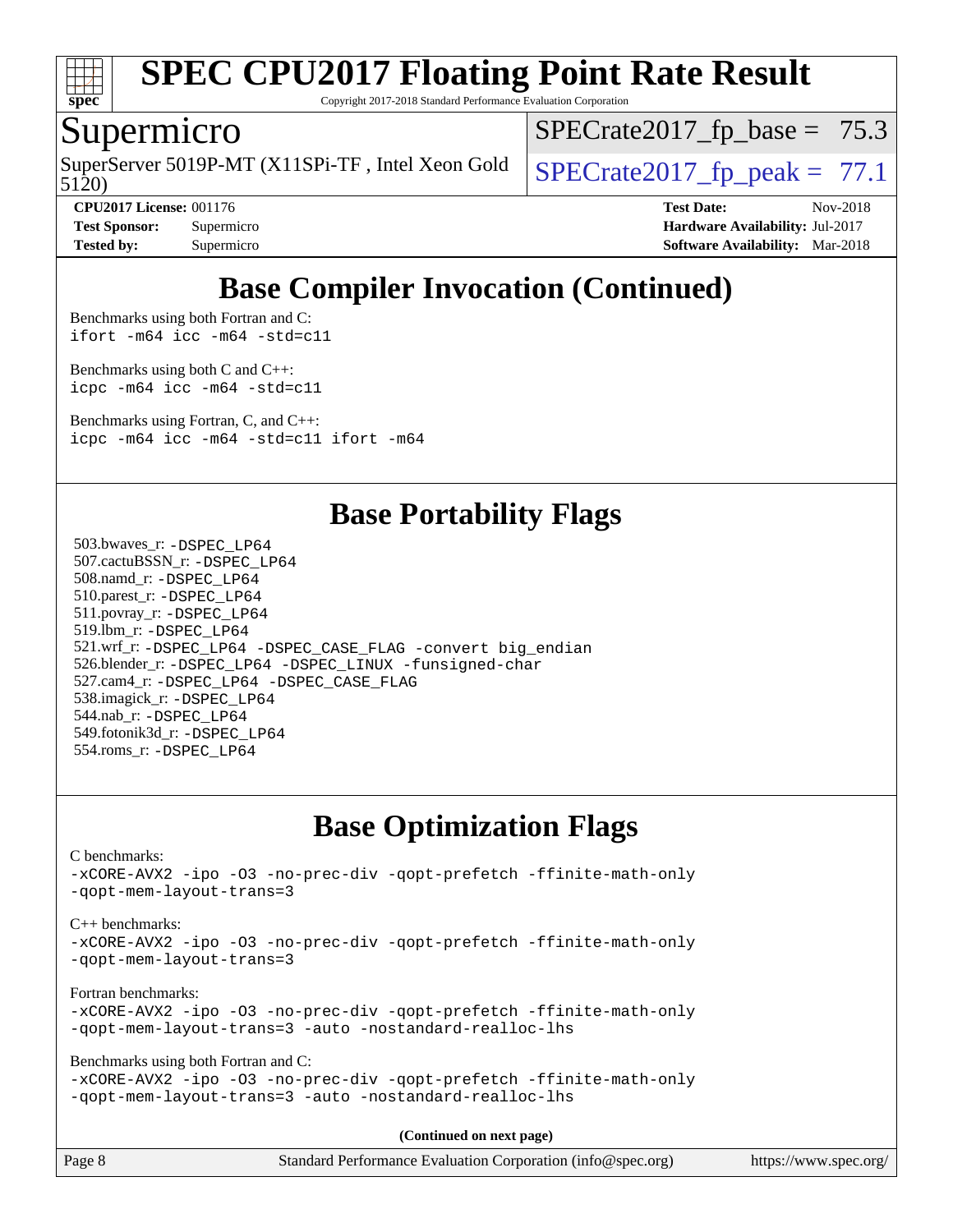

Copyright 2017-2018 Standard Performance Evaluation Corporation

#### Supermicro

5120) SuperServer 5019P-MT (X11SPi-TF, Intel Xeon Gold  $\big|$  SPECrate 2017 fp peak = 77.1

 $SPECrate2017_fp\_base = 75.3$ 

**[CPU2017 License:](http://www.spec.org/auto/cpu2017/Docs/result-fields.html#CPU2017License)** 001176 **[Test Date:](http://www.spec.org/auto/cpu2017/Docs/result-fields.html#TestDate)** Nov-2018 **[Test Sponsor:](http://www.spec.org/auto/cpu2017/Docs/result-fields.html#TestSponsor)** Supermicro **[Hardware Availability:](http://www.spec.org/auto/cpu2017/Docs/result-fields.html#HardwareAvailability)** Jul-2017 **[Tested by:](http://www.spec.org/auto/cpu2017/Docs/result-fields.html#Testedby)** Supermicro **[Software Availability:](http://www.spec.org/auto/cpu2017/Docs/result-fields.html#SoftwareAvailability)** Mar-2018

## **[Base Optimization Flags \(Continued\)](http://www.spec.org/auto/cpu2017/Docs/result-fields.html#BaseOptimizationFlags)**

[Benchmarks using both C and C++](http://www.spec.org/auto/cpu2017/Docs/result-fields.html#BenchmarksusingbothCandCXX): [-xCORE-AVX2](http://www.spec.org/cpu2017/results/res2018q4/cpu2017-20181127-09949.flags.html#user_CC_CXXbase_f-xCORE-AVX2) [-ipo](http://www.spec.org/cpu2017/results/res2018q4/cpu2017-20181127-09949.flags.html#user_CC_CXXbase_f-ipo) [-O3](http://www.spec.org/cpu2017/results/res2018q4/cpu2017-20181127-09949.flags.html#user_CC_CXXbase_f-O3) [-no-prec-div](http://www.spec.org/cpu2017/results/res2018q4/cpu2017-20181127-09949.flags.html#user_CC_CXXbase_f-no-prec-div) [-qopt-prefetch](http://www.spec.org/cpu2017/results/res2018q4/cpu2017-20181127-09949.flags.html#user_CC_CXXbase_f-qopt-prefetch) [-ffinite-math-only](http://www.spec.org/cpu2017/results/res2018q4/cpu2017-20181127-09949.flags.html#user_CC_CXXbase_f_finite_math_only_cb91587bd2077682c4b38af759c288ed7c732db004271a9512da14a4f8007909a5f1427ecbf1a0fb78ff2a814402c6114ac565ca162485bbcae155b5e4258871) [-qopt-mem-layout-trans=3](http://www.spec.org/cpu2017/results/res2018q4/cpu2017-20181127-09949.flags.html#user_CC_CXXbase_f-qopt-mem-layout-trans_de80db37974c74b1f0e20d883f0b675c88c3b01e9d123adea9b28688d64333345fb62bc4a798493513fdb68f60282f9a726aa07f478b2f7113531aecce732043)

[Benchmarks using Fortran, C, and C++:](http://www.spec.org/auto/cpu2017/Docs/result-fields.html#BenchmarksusingFortranCandCXX)

[-xCORE-AVX2](http://www.spec.org/cpu2017/results/res2018q4/cpu2017-20181127-09949.flags.html#user_CC_CXX_FCbase_f-xCORE-AVX2) [-ipo](http://www.spec.org/cpu2017/results/res2018q4/cpu2017-20181127-09949.flags.html#user_CC_CXX_FCbase_f-ipo) [-O3](http://www.spec.org/cpu2017/results/res2018q4/cpu2017-20181127-09949.flags.html#user_CC_CXX_FCbase_f-O3) [-no-prec-div](http://www.spec.org/cpu2017/results/res2018q4/cpu2017-20181127-09949.flags.html#user_CC_CXX_FCbase_f-no-prec-div) [-qopt-prefetch](http://www.spec.org/cpu2017/results/res2018q4/cpu2017-20181127-09949.flags.html#user_CC_CXX_FCbase_f-qopt-prefetch) [-ffinite-math-only](http://www.spec.org/cpu2017/results/res2018q4/cpu2017-20181127-09949.flags.html#user_CC_CXX_FCbase_f_finite_math_only_cb91587bd2077682c4b38af759c288ed7c732db004271a9512da14a4f8007909a5f1427ecbf1a0fb78ff2a814402c6114ac565ca162485bbcae155b5e4258871) [-qopt-mem-layout-trans=3](http://www.spec.org/cpu2017/results/res2018q4/cpu2017-20181127-09949.flags.html#user_CC_CXX_FCbase_f-qopt-mem-layout-trans_de80db37974c74b1f0e20d883f0b675c88c3b01e9d123adea9b28688d64333345fb62bc4a798493513fdb68f60282f9a726aa07f478b2f7113531aecce732043) [-auto](http://www.spec.org/cpu2017/results/res2018q4/cpu2017-20181127-09949.flags.html#user_CC_CXX_FCbase_f-auto) [-nostandard-realloc-lhs](http://www.spec.org/cpu2017/results/res2018q4/cpu2017-20181127-09949.flags.html#user_CC_CXX_FCbase_f_2003_std_realloc_82b4557e90729c0f113870c07e44d33d6f5a304b4f63d4c15d2d0f1fab99f5daaed73bdb9275d9ae411527f28b936061aa8b9c8f2d63842963b95c9dd6426b8a)

## **[Peak Compiler Invocation](http://www.spec.org/auto/cpu2017/Docs/result-fields.html#PeakCompilerInvocation)**

[C benchmarks](http://www.spec.org/auto/cpu2017/Docs/result-fields.html#Cbenchmarks): [icc -m64 -std=c11](http://www.spec.org/cpu2017/results/res2018q4/cpu2017-20181127-09949.flags.html#user_CCpeak_intel_icc_64bit_c11_33ee0cdaae7deeeab2a9725423ba97205ce30f63b9926c2519791662299b76a0318f32ddfffdc46587804de3178b4f9328c46fa7c2b0cd779d7a61945c91cd35)

[C++ benchmarks:](http://www.spec.org/auto/cpu2017/Docs/result-fields.html#CXXbenchmarks) [icpc -m64](http://www.spec.org/cpu2017/results/res2018q4/cpu2017-20181127-09949.flags.html#user_CXXpeak_intel_icpc_64bit_4ecb2543ae3f1412ef961e0650ca070fec7b7afdcd6ed48761b84423119d1bf6bdf5cad15b44d48e7256388bc77273b966e5eb805aefd121eb22e9299b2ec9d9)

[Fortran benchmarks](http://www.spec.org/auto/cpu2017/Docs/result-fields.html#Fortranbenchmarks): [ifort -m64](http://www.spec.org/cpu2017/results/res2018q4/cpu2017-20181127-09949.flags.html#user_FCpeak_intel_ifort_64bit_24f2bb282fbaeffd6157abe4f878425411749daecae9a33200eee2bee2fe76f3b89351d69a8130dd5949958ce389cf37ff59a95e7a40d588e8d3a57e0c3fd751)

[Benchmarks using both Fortran and C](http://www.spec.org/auto/cpu2017/Docs/result-fields.html#BenchmarksusingbothFortranandC): [ifort -m64](http://www.spec.org/cpu2017/results/res2018q4/cpu2017-20181127-09949.flags.html#user_CC_FCpeak_intel_ifort_64bit_24f2bb282fbaeffd6157abe4f878425411749daecae9a33200eee2bee2fe76f3b89351d69a8130dd5949958ce389cf37ff59a95e7a40d588e8d3a57e0c3fd751) [icc -m64 -std=c11](http://www.spec.org/cpu2017/results/res2018q4/cpu2017-20181127-09949.flags.html#user_CC_FCpeak_intel_icc_64bit_c11_33ee0cdaae7deeeab2a9725423ba97205ce30f63b9926c2519791662299b76a0318f32ddfffdc46587804de3178b4f9328c46fa7c2b0cd779d7a61945c91cd35)

[Benchmarks using both C and C++](http://www.spec.org/auto/cpu2017/Docs/result-fields.html#BenchmarksusingbothCandCXX): [icpc -m64](http://www.spec.org/cpu2017/results/res2018q4/cpu2017-20181127-09949.flags.html#user_CC_CXXpeak_intel_icpc_64bit_4ecb2543ae3f1412ef961e0650ca070fec7b7afdcd6ed48761b84423119d1bf6bdf5cad15b44d48e7256388bc77273b966e5eb805aefd121eb22e9299b2ec9d9) [icc -m64 -std=c11](http://www.spec.org/cpu2017/results/res2018q4/cpu2017-20181127-09949.flags.html#user_CC_CXXpeak_intel_icc_64bit_c11_33ee0cdaae7deeeab2a9725423ba97205ce30f63b9926c2519791662299b76a0318f32ddfffdc46587804de3178b4f9328c46fa7c2b0cd779d7a61945c91cd35)

[Benchmarks using Fortran, C, and C++:](http://www.spec.org/auto/cpu2017/Docs/result-fields.html#BenchmarksusingFortranCandCXX) [icpc -m64](http://www.spec.org/cpu2017/results/res2018q4/cpu2017-20181127-09949.flags.html#user_CC_CXX_FCpeak_intel_icpc_64bit_4ecb2543ae3f1412ef961e0650ca070fec7b7afdcd6ed48761b84423119d1bf6bdf5cad15b44d48e7256388bc77273b966e5eb805aefd121eb22e9299b2ec9d9) [icc -m64 -std=c11](http://www.spec.org/cpu2017/results/res2018q4/cpu2017-20181127-09949.flags.html#user_CC_CXX_FCpeak_intel_icc_64bit_c11_33ee0cdaae7deeeab2a9725423ba97205ce30f63b9926c2519791662299b76a0318f32ddfffdc46587804de3178b4f9328c46fa7c2b0cd779d7a61945c91cd35) [ifort -m64](http://www.spec.org/cpu2017/results/res2018q4/cpu2017-20181127-09949.flags.html#user_CC_CXX_FCpeak_intel_ifort_64bit_24f2bb282fbaeffd6157abe4f878425411749daecae9a33200eee2bee2fe76f3b89351d69a8130dd5949958ce389cf37ff59a95e7a40d588e8d3a57e0c3fd751)

## **[Peak Portability Flags](http://www.spec.org/auto/cpu2017/Docs/result-fields.html#PeakPortabilityFlags)**

Same as Base Portability Flags

## **[Peak Optimization Flags](http://www.spec.org/auto/cpu2017/Docs/result-fields.html#PeakOptimizationFlags)**

[C benchmarks](http://www.spec.org/auto/cpu2017/Docs/result-fields.html#Cbenchmarks):

 519.lbm\_r: [-prof-gen](http://www.spec.org/cpu2017/results/res2018q4/cpu2017-20181127-09949.flags.html#user_peakPASS1_CFLAGSPASS1_LDFLAGS519_lbm_r_prof_gen_5aa4926d6013ddb2a31985c654b3eb18169fc0c6952a63635c234f711e6e63dd76e94ad52365559451ec499a2cdb89e4dc58ba4c67ef54ca681ffbe1461d6b36)(pass 1) [-prof-use](http://www.spec.org/cpu2017/results/res2018q4/cpu2017-20181127-09949.flags.html#user_peakPASS2_CFLAGSPASS2_LDFLAGS519_lbm_r_prof_use_1a21ceae95f36a2b53c25747139a6c16ca95bd9def2a207b4f0849963b97e94f5260e30a0c64f4bb623698870e679ca08317ef8150905d41bd88c6f78df73f19)(pass 2) [-ipo](http://www.spec.org/cpu2017/results/res2018q4/cpu2017-20181127-09949.flags.html#user_peakPASS1_COPTIMIZEPASS2_COPTIMIZE519_lbm_r_f-ipo) [-xCORE-AVX2](http://www.spec.org/cpu2017/results/res2018q4/cpu2017-20181127-09949.flags.html#user_peakPASS2_COPTIMIZE519_lbm_r_f-xCORE-AVX2) [-O3](http://www.spec.org/cpu2017/results/res2018q4/cpu2017-20181127-09949.flags.html#user_peakPASS1_COPTIMIZEPASS2_COPTIMIZE519_lbm_r_f-O3) [-no-prec-div](http://www.spec.org/cpu2017/results/res2018q4/cpu2017-20181127-09949.flags.html#user_peakPASS1_COPTIMIZEPASS2_COPTIMIZE519_lbm_r_f-no-prec-div) [-qopt-prefetch](http://www.spec.org/cpu2017/results/res2018q4/cpu2017-20181127-09949.flags.html#user_peakPASS1_COPTIMIZEPASS2_COPTIMIZE519_lbm_r_f-qopt-prefetch) [-ffinite-math-only](http://www.spec.org/cpu2017/results/res2018q4/cpu2017-20181127-09949.flags.html#user_peakPASS1_COPTIMIZEPASS2_COPTIMIZE519_lbm_r_f_finite_math_only_cb91587bd2077682c4b38af759c288ed7c732db004271a9512da14a4f8007909a5f1427ecbf1a0fb78ff2a814402c6114ac565ca162485bbcae155b5e4258871)

**(Continued on next page)**

Page 9 Standard Performance Evaluation Corporation [\(info@spec.org\)](mailto:info@spec.org) <https://www.spec.org/>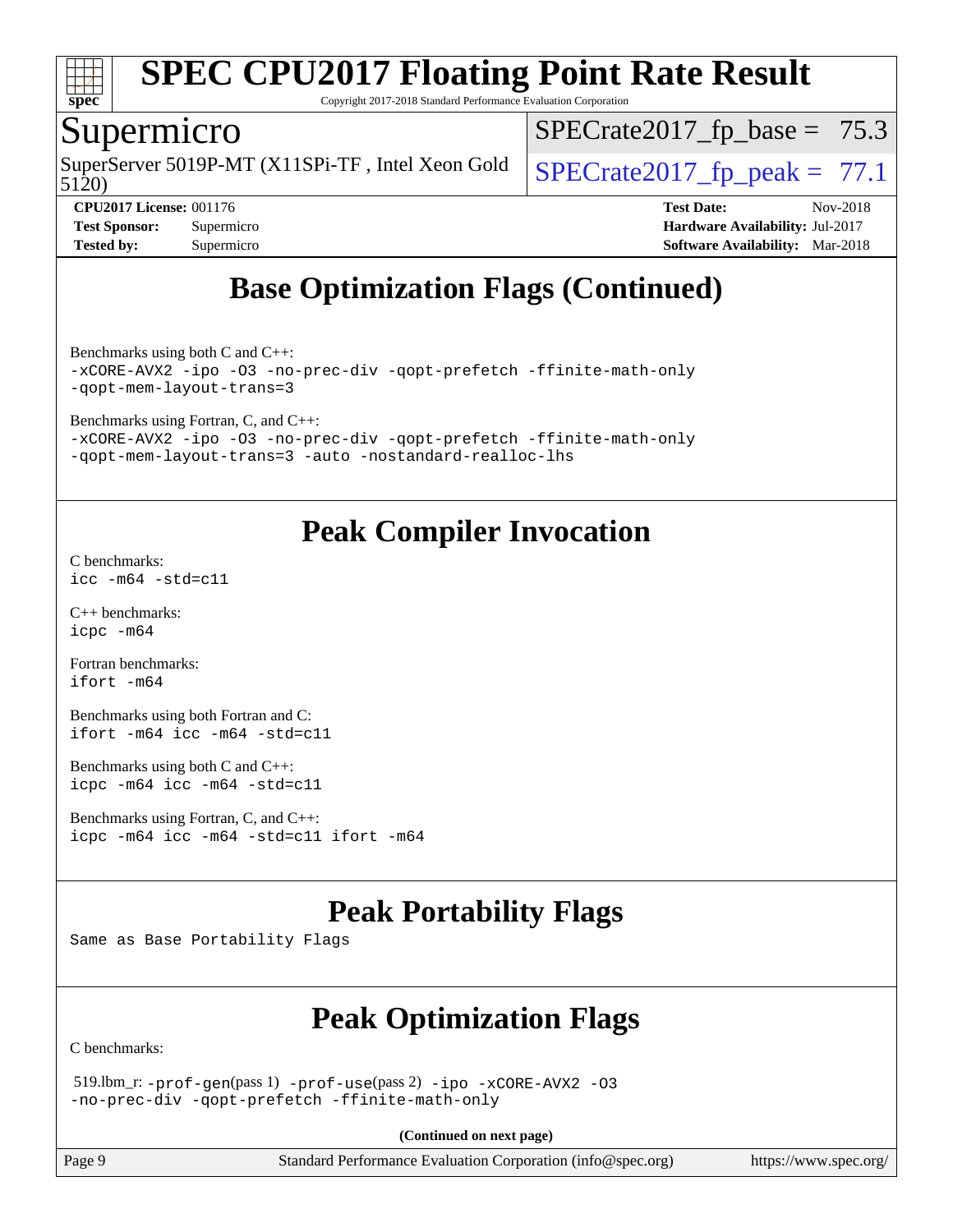

Copyright 2017-2018 Standard Performance Evaluation Corporation

#### Supermicro

5120) SuperServer 5019P-MT (X11SPi-TF, Intel Xeon Gold  $\big|$  SPECrate 2017 fp peak = 77.1

 $SPECTate2017_fp\_base = 75.3$ 

**[Tested by:](http://www.spec.org/auto/cpu2017/Docs/result-fields.html#Testedby)** Supermicro **Supermicro [Software Availability:](http://www.spec.org/auto/cpu2017/Docs/result-fields.html#SoftwareAvailability)** Mar-2018

**[CPU2017 License:](http://www.spec.org/auto/cpu2017/Docs/result-fields.html#CPU2017License)** 001176 **[Test Date:](http://www.spec.org/auto/cpu2017/Docs/result-fields.html#TestDate)** Nov-2018 **[Test Sponsor:](http://www.spec.org/auto/cpu2017/Docs/result-fields.html#TestSponsor)** Supermicro **[Hardware Availability:](http://www.spec.org/auto/cpu2017/Docs/result-fields.html#HardwareAvailability)** Jul-2017

## **[Peak Optimization Flags \(Continued\)](http://www.spec.org/auto/cpu2017/Docs/result-fields.html#PeakOptimizationFlags)**

```
 519.lbm_r (continued):
-qopt-mem-layout-trans=3
 538.imagick_r: -xCORE-AVX2 -ipo -O3 -no-prec-div -qopt-prefetch
-ffinite-math-only -qopt-mem-layout-trans=3
 544.nab_r: Same as 538.imagick_r
C++ benchmarks: 
 508.namd_r: -prof-gen(pass 1) -prof-use(pass 2) -ipo -xCORE-AVX2 -O3
-no-prec-div -qopt-prefetch -ffinite-math-only
-qopt-mem-layout-trans=3
 510.parest_r: -xCORE-AVX2 -ipo -O3 -no-prec-div -qopt-prefetch
-ffinite-math-only -qopt-mem-layout-trans=3
Fortran benchmarks: 
 503.bwaves_r: basepeak = yes
 549.fotonik3d_r: -xCORE-AVX2 -ipo -O3 -no-prec-div -qopt-prefetch
-ffinite-math-only -qopt-mem-layout-trans=3 -auto
-nostandard-realloc-lhs
 554.roms_r: -prof-gen(pass 1) -prof-use(pass 2) -ipo -xCORE-AVX2 -O3
-no-prec-div -qopt-prefetch -ffinite-math-only
-qopt-mem-layout-trans=3 -auto -nostandard-realloc-lhs
Benchmarks using both Fortran and C: 
-prof-gen(pass 1) -prof-use(pass 2) -ipo -xCORE-AVX2 -O3
-no-prec-div -qopt-prefetch -ffinite-math-only
-qopt-mem-layout-trans=3 -auto -nostandard-realloc-lhs
Benchmarks using both C and C++: 
 511.povray_r: -prof-gen(pass 1) -prof-use(pass 2) -ipo -xCORE-AVX2 -O3
-no-prec-div -qopt-prefetch -ffinite-math-only
-qopt-mem-layout-trans=3
 526.blender_r: -xCORE-AVX2 -ipo -O3 -no-prec-div -qopt-prefetch
-ffinite-math-only -qopt-mem-layout-trans=3
Benchmarks using Fortran, C, and C++: 
-xCORE-AVX2 -ipo -O3 -no-prec-div -qopt-prefetch -ffinite-math-only
-qopt-mem-layout-trans=3 -auto -nostandard-realloc-lhs
```